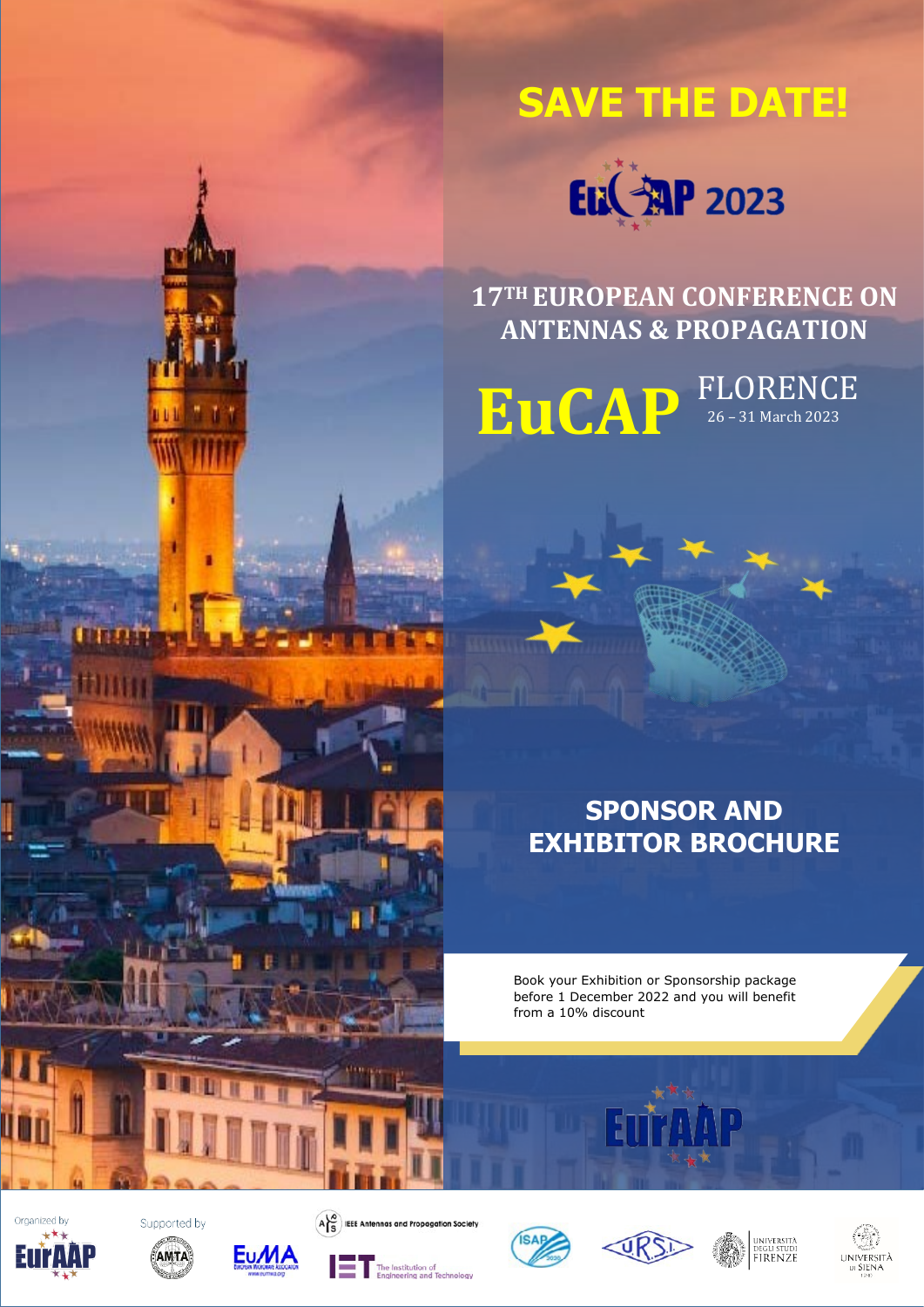



# **COMPANY DETAILS**

Please return your signed order form to [Exhibition-Sponsors@eucap2023.org](mailto:Exhibition-Sponsors@eucap2023.org)

| Company name                   |
|--------------------------------|
| Company name (to be published) |
| Address                        |
| Contact person                 |
| Email                          |
| Telephone Nº                   |
| Mobile telephone N°            |
| PO Nº                          |
| VAT Identification Nº          |

## Billing Address (if it differs from above mentioned)

| Company name          |
|-----------------------|
| Address               |
| Contact person        |
| Email                 |
| Telephone Nº          |
| Mobile telephone N°   |
| PO Nº                 |
| VAT Identification Nº |

Book your exhibitor package before 1 December 2022, and you will benefit from a 10% discount.

| City / Date | Legally binding signature / Official company stamp |
|-------------|----------------------------------------------------|
|             |                                                    |
|             |                                                    |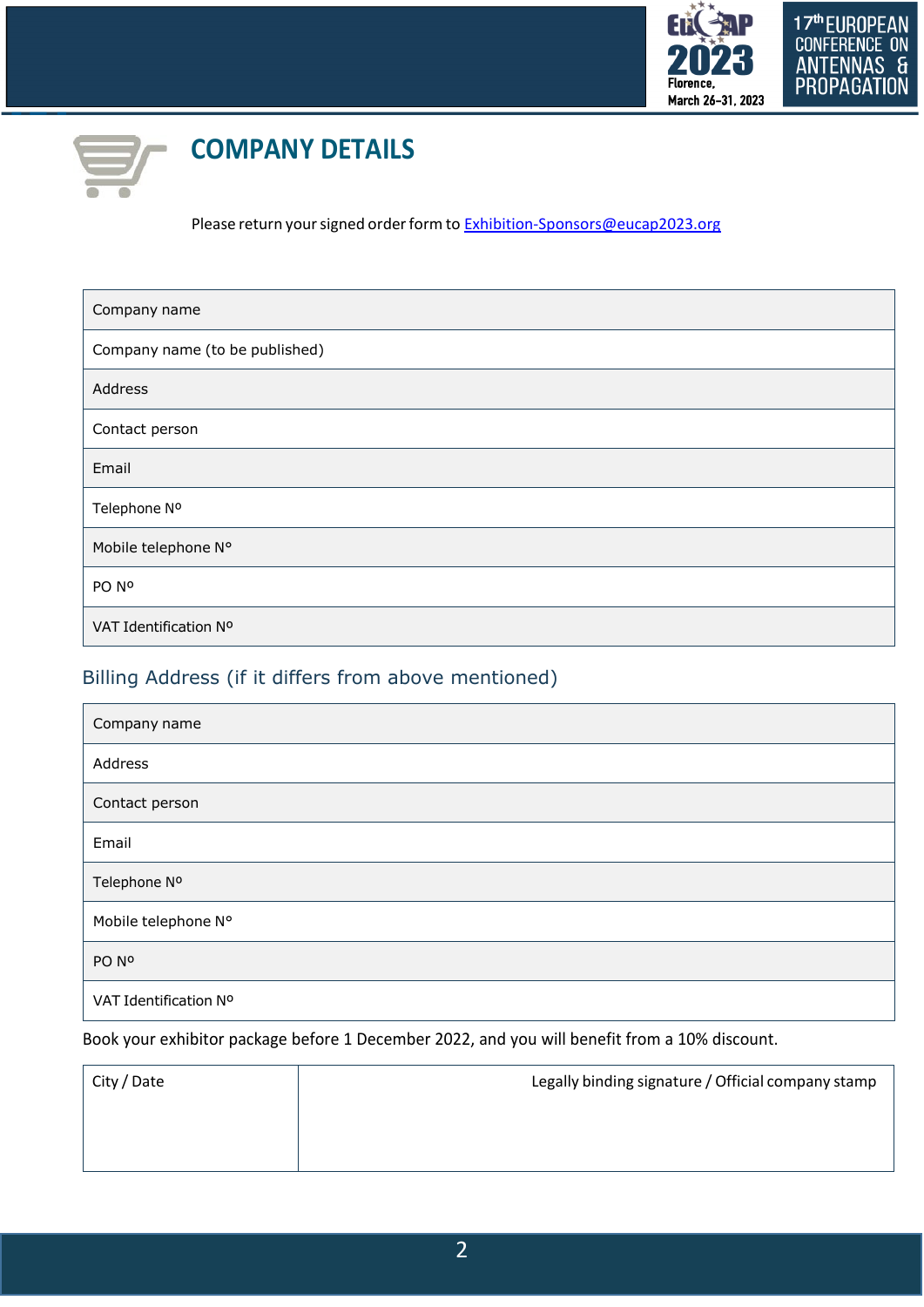



## **ORDER FORM**

Please choose your sponsorship level and return the signed order form to [Exhibition-Sponsors@eucap2023.org](mailto:Exhibition-Sponsors@eucap2023.org)

|  | Platinum € $17'500*$ |  |  |  |  |  |
|--|----------------------|--|--|--|--|--|
|--|----------------------|--|--|--|--|--|

- > 6m \* 3m exhibition space
- > 2 exhibitor passes
- <sup>&</sup>gt; 3 delegate passes
- <sup>&</sup>gt; 3 dinner passes
- <sup>&</sup>gt; Full page advert and company profile in the EuCAP 2023 digital programme book
- > Logos on digital marketing materials, inner backcover, conferencewebsite
- <sup>&</sup>gt; Company profile in the conference app
- > 1 push note in the app
- <sup>&</sup>gt; Bingo card / Gamification
- <sup>&</sup>gt; 90 min workshop
- > 3 hours meeting room
- <sup>&</sup>gt; 1 Reserved table for 8 Persons at the lunch break on3 days

## Gold € 11'000\*

- > 4m \* 3m exhibition space
- > 1 exhibitor passes
- <sup>&</sup>gt; 2 delegate passes
- > 2 dinner passes
- <sup>&</sup>gt; Half page advert and company profile in the EuCAP 2023 digital programme book
- > Logos on digital marketing materials, inner backcover, conferencewebsite
- <sup>&</sup>gt; Company profile in the conference app
- <sup>&</sup>gt; Bingo card
- > 90 min workshop or 3 hours meeting room
- > 1 Reserved table for 8 Persons at the lunch break

## Silver € 8'000\*

- > 3m \* 3m exhibition space
- > 1 exhibitor passes
- > 1 delegate passes
- > 2 dinner passes
- <sup>&</sup>gt; Half page advert and company profile in the EuCAP 2023 digital programme book
- > Logos on digital marketing materials, conference website
- <sup>&</sup>gt; Bingo card / Gamification
- <sup>&</sup>gt; 90 min workshop
- > 1 Reserved table for 8 Persons at the lunch break

## Bronze € 4'400\*

- <sup>&</sup>gt; No exhibition space included
- > 1 exhibitor passes
- > 1 delegate passes
- <sup>&</sup>gt; Half page advert and company profile in the EuCAP 2023 digital programme book
- > Logos on digital marketing materials, conference website
- <sup>&</sup>gt; Bingo card / Gamification
- <sup>&</sup>gt; 90 min workshop

| City / Date | Legally binding signature / Official company stamp |
|-------------|----------------------------------------------------|
|             |                                                    |
|             |                                                    |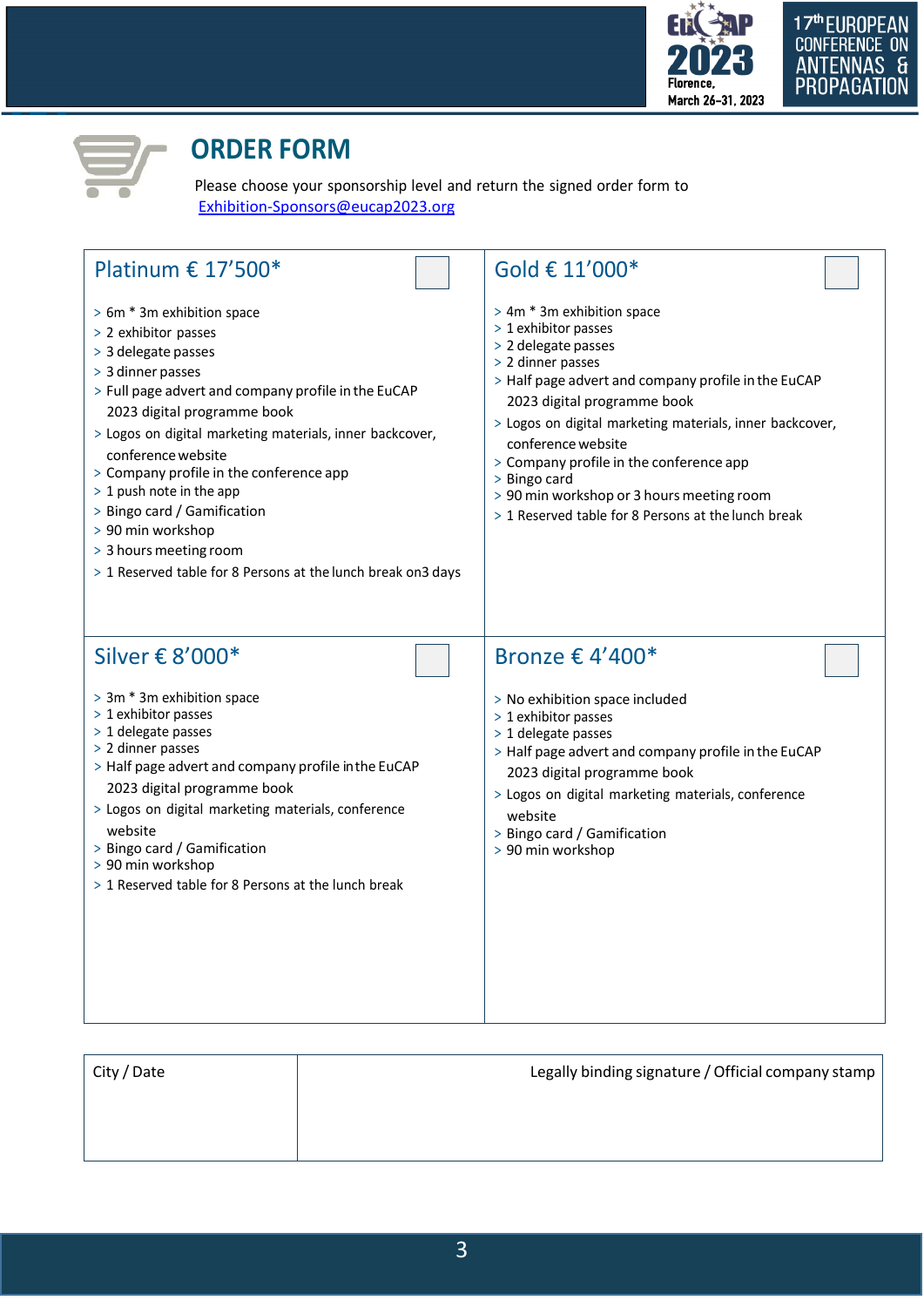



# **ORDER FORM**

| Item                                                                                                           | Price*                   | Quantity |
|----------------------------------------------------------------------------------------------------------------|--------------------------|----------|
| Shell scheme package (min 9 sqm)<br>$\bullet$                                                                  | € 500 per m <sup>2</sup> |          |
| Free space package (min 9 sqm)<br>$\bullet$                                                                    | € 360                    |          |
| Industrial workshop (90 min)<br>$\bullet$                                                                      | €2'500                   |          |
| Meeting room<br>٠                                                                                              | On request               |          |
| Content capture (workshop)<br>٠                                                                                | On request               |          |
| Half page advert in the EuCAP 2023 digital programme book<br>٠                                                 | € 1'500                  |          |
| Full page advert in the EuCAP 2023 digital programme book                                                      | € 2'000                  |          |
| Web-banner on congress website                                                                                 | € 2'000                  |          |
| Acknowledgement package (half advert page in digital<br>programmebook, push message in app, banner on website) | €4'000                   |          |
| Brand the congress Wi-Fi (password/ Wi-Fi name)                                                                | € 10'000                 |          |
| Water bottle and refill station                                                                                | €5'000                   |          |
| Lanyards (excl. production)                                                                                    | € 5'000                  |          |
| Young researchers event<br>٠                                                                                   | €5'000                   |          |
| Coffee break                                                                                                   | €3'000                   |          |
| Lunch<br>٠                                                                                                     | €8'000                   |          |
| Monday evening drinks<br>٠                                                                                     | € 10'000                 |          |
| Banquet pre-dinner drinks                                                                                      | €5'000                   |          |
| Floor stickers                                                                                                 | €5'000                   |          |
| E-Mailing to registered participants with your congress<br>relatedcontent                                      | € 2'000                  |          |
| Banner in congress newsletter                                                                                  | € 2'000                  |          |
| Article in congress newsletter                                                                                 | €2'500                   |          |
| Image/product video shown in the session break                                                                 | €2'500                   |          |
| <b>EuCAP Social Media Sponsor</b>                                                                              | €5'000                   |          |
| Exhibitor profile in the EuCAP app<br>٠                                                                        | €1'000                   |          |
| Push message with your commercial content in EuCAP app                                                         | €1'000                   |          |
| Bag insert                                                                                                     | € 1'500                  |          |

\*All prices are exclusive of any applicable value added tax.

City / Date **Legally binding signature / Official company stamp**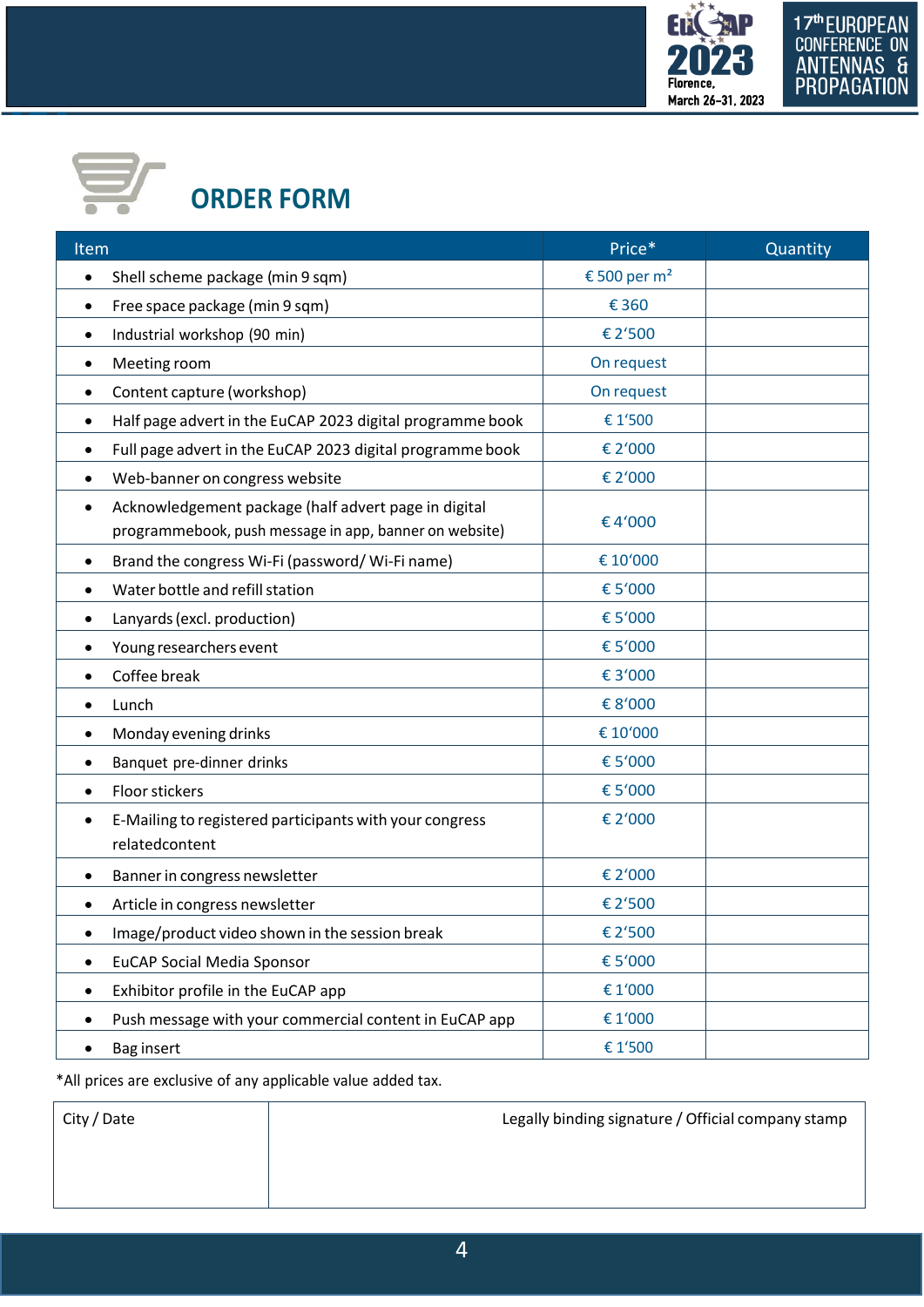

# **BOOKING POLICY**

Conditions of booking and payment on sponsoring packages and exhibition space

The full amount of the booked itemsis due 30 days after the date of invoice.

#### Exhibition space assignment and allocations

EurAAP AISBL, the organiser of the EuCAP2023 conference, can with prior notification adjust the floor plan and stand locations accordingly. The exhibition space allocation will be booked on a first-come, first-serve basis. Preferences can be submitted.

#### Exhibits and appliances

Attractive, informative, and attention-getting exhibitions are encouraged. No one should approach a competitor booth without disclosing their company affiliation. Materials should only be handed out in the exhibition area and not in the scientific area.

#### Material handling

EurAAP is not responsible for paying any package, shipping and/or handling fees incurred by exhibitors. Packages left behind after the exhibition closes will be disposed of.

#### Data protection

Information provided by exhibitors and sponsors during the preparation of the conference will be processed jointly by the EuCAP2023 organisers and used for the purpose of the goods and services ordered, and for billing accounts.

#### Use of EuCAP logo

EurAAP AISBL owns the EuCAP2023 logo. Use of the EuCAP2023 logo on promotional literature is not permitted. However, sponsorsmay use the EuCAP2023 logo on promotional souvenir give-aways provided that prior permission is obtained from EurAAP.

#### Cancellation

In case of cancellation and provided in written notice is received by 15th of December 2022, a refund of 50% of the total fee will be made. If notice of cancellation is received after the 15th of December 2022 or is not received, no refund can be made. EurAAP reserves the right to cancel any event in case of force majeure.

An event of force majeure means each contingency that is not caused by one of the parties, was unforeseeable at the time of the conclusion of this agreement and renders the further performance of the obligations under this agreement for the conference organizers, EurAAP impossible or substantially more onerous. Events of force majeure are in any case, but not limited to the following events: acts of God, armed conflicts, social unrest, criminal offence, diseases and epidemic, electricity and telecommunications interruption, economic factors, accidents, and governmental measures.

EurAAP shall, as soon as practicable but in any event not later than 10 business days from the date at which EurAAP becomes aware of such event of force majeure, expressly notify the exhibitor/sponsor of the occurrence of the event of force majeure as well as of its intent to invoke this clause by email to the email address provided at the registration of the exhibitor/sponsor. EurAAP shall, as soon as practicable but in any event not later than 10 business days after the occurrence of each a) and b) below, provide notice to the exhibitor/sponsor:

- a) the cessation of an event of force majeure.
- b) its ability to recommence performance of its obligations underthis agreement.

EurAAP has the right to immediately alter or cancel the conference or any arrangements, timetables, plans or otheritems relating directly or indirectly to EurAAP. EurAAP shall be relieved from any contractual or extra- contractual liability as from the occurrence of the event of force majeure.